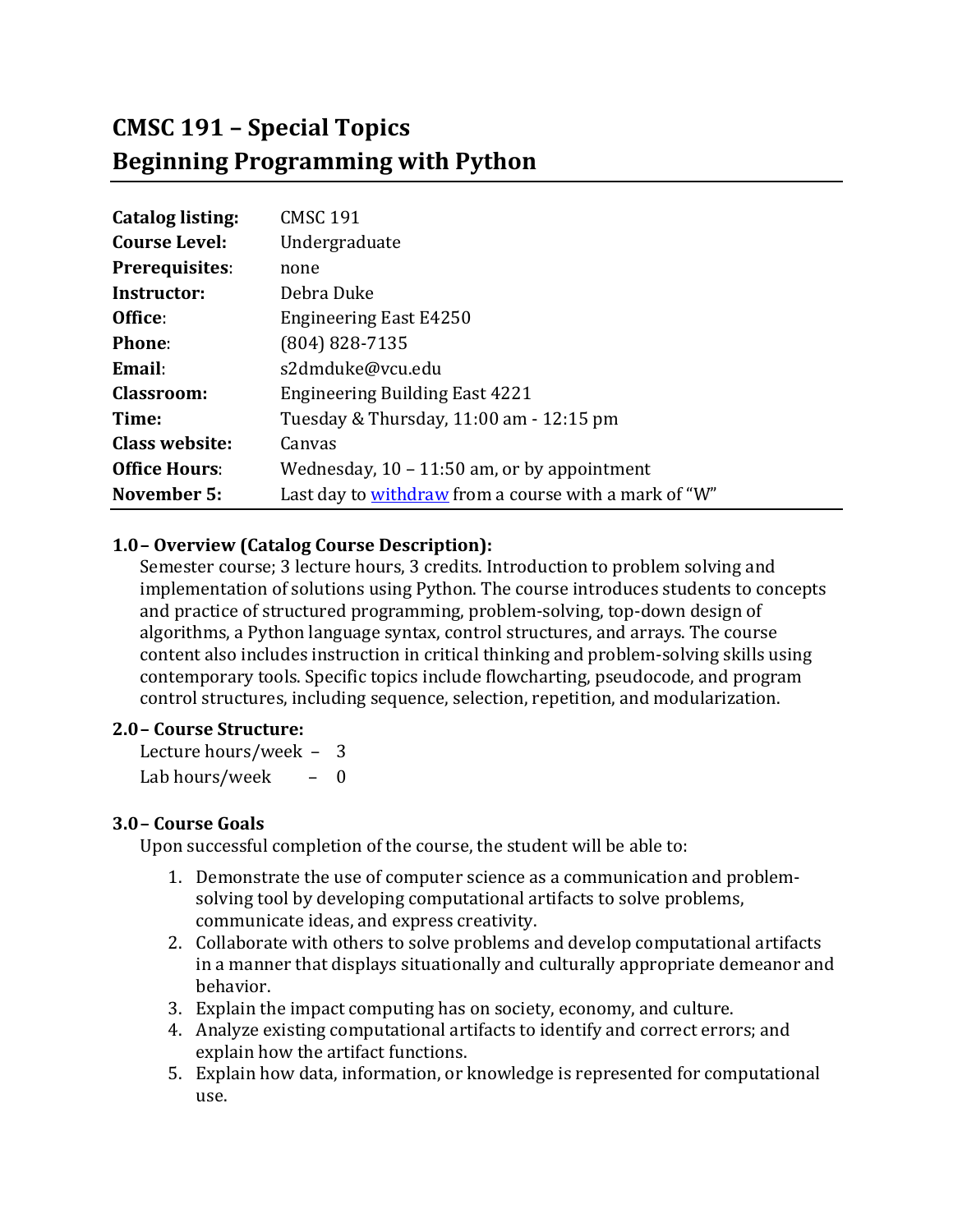- 6. Define the fundamentals of computer architecture.
- 7. Represent real-world objects and processes virtually by identifying properties, behavior, and operations relevant to solving problems on a computer
- 8. Plan the logic for the program using structured methods.
- 9. Describe the fundamental organization of computer programs and implement the following control structures in the Python programming language:
	- a. Correctly use arithmetic operations,
	- b. Various input/output techniques,
	- c. Accumulating totals,
	- d. Correct comparison and selection programming techniques,
	- e. Correct looping programming techniques,
	- f. Use and implementation of sub-programs.
- 10. Write clear and concise documentation for Python programs.

## **4.0– Major Topics Covered:**

## **4.1– Basic concepts of computer systems**

- Differentiate computer components by functionality.
- Define basics of computer storage devices.
- Explain the use of computers, and the social impact they have.
- $\bullet$  Evaluate the ethical aspects of programming

## **4.2Processing Code**

- Editors, compilers and/or interpreters; distinguishing source code, object code, and executables.
- Reading and evaluate compilation error messages.
- Executing programs.
- Analyzing and resolving run-time errors.

# **4.3Problem analysis and algorithmic modeling**

- List and apply the steps involved in problem solving through algorithmic modeling.
- Describe activities related to program modeling and design including algorithm development.
- Solve problems using techniques such as pseudocode, flowcharts, and model development.
- Verify algorithms and identify errors.
- Distinguish between procedural techniques and object-oriented techniques.
- Write programs using good programming practices.

# **4.4Use of data**

- Compare and contrast data types and values.
- Describe the use of variables.
- Build expressions using variables, literal data, and operators, correctly using rules of operator precedence.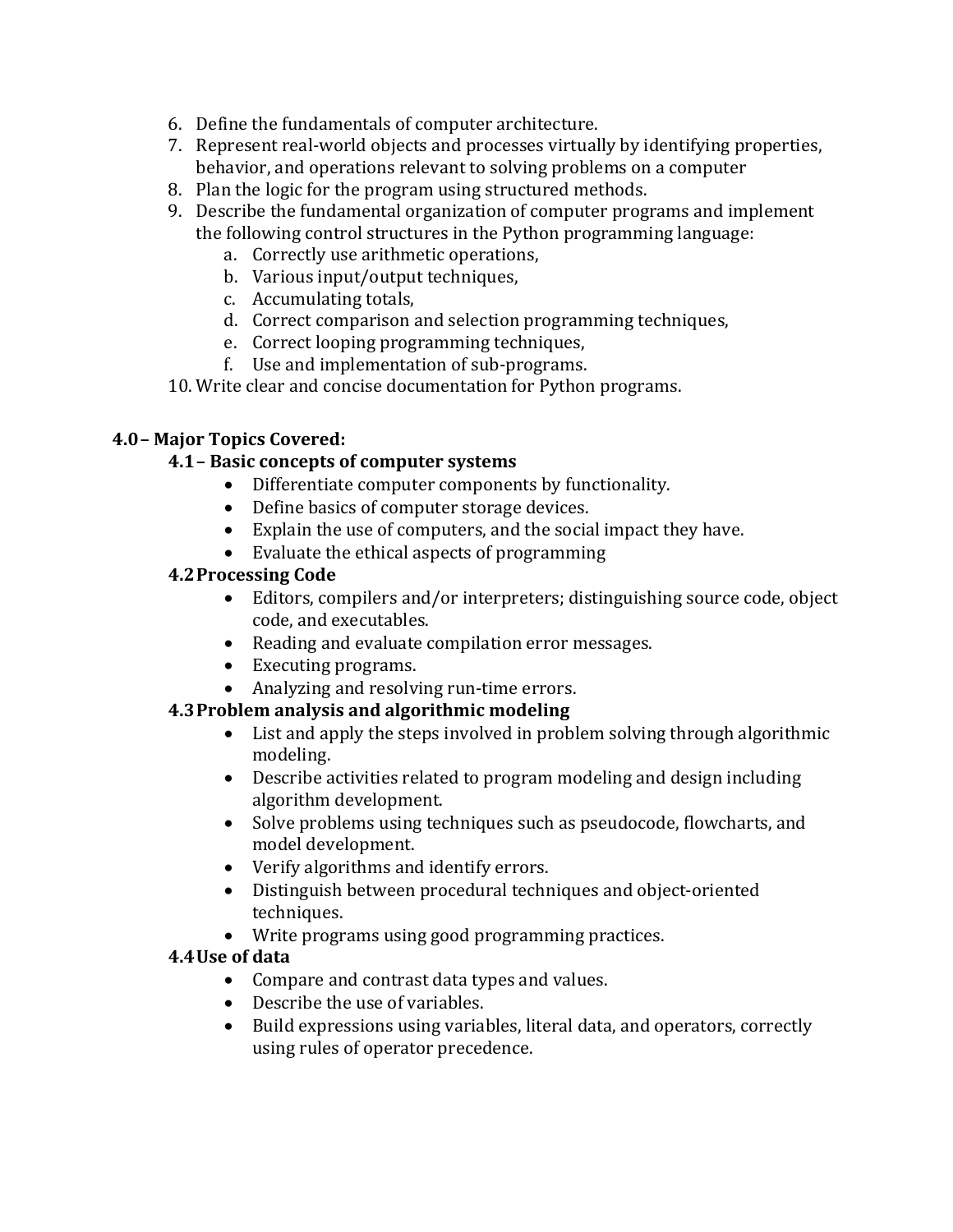#### **4.5Decision structures**

- Show how conditional operations are used to alter the sequential execution of a program.
- Write Python code using relational and Boolean operators to form logical expressions that evaluate to true or false
- Identify techniques to evaluate selection statements for logic errors.
- Develop programs using sequential and selection operations.

# **4.6 Programming with Functions**

- Apply modularization to manage complexity of programming
- $\bullet$  Describe the roles of parameters in a procedure definition.
- Illustrate parameter passing when invoking procedures.
- Define and call new functions as part of solution to a problem.

# **4.7Repetition structures**

- Describe how repetition structures are used to alter the sequential execution of a program.
- Choose appropriate repetition structures based on the type of application.
- Identify techniques to evaluate repetition statements for logic errors.
- Develop programs using repetition structures.

# **4.8Sequential Data Structures (Lists, Dictionaries, and Tuples)**

- Define the nature and purpose of an array.
- Use arrays as parameters and returned values in procedures.
- Evaluate programs that use arrays.
- Develop applications using arrays.

# **5.0Textbooks and Other Learning Materials:**

- a) *Python for Everybody Interactive* from Runestone Academy. This is a free and open-source interactive eTextbook
- b) Python-specific computer programming tutorials and other learning materials created by your instructor or available online, such as the W3Schools Python Tutorial.
- c) Crossing the River with Dogs: Problem Solving for College Students, 3rd Edition, Ken Johnson, Ted Herr, Judy Kysh. ISBN: 978-1-119-27509-1 https://www.wiley.com/enus/Crossing+the+River+with+Dogs%3A+Problem+Solving+for+College+Students% 2C+3rd+Edition-p-9781119275091

# **6.0 Evaluation:**

**Grading:**

| Category               | % weight |
|------------------------|----------|
| Homework & Classwork   | 60       |
| <b>Python Projects</b> | 30       |
| Final Exam             | 10       |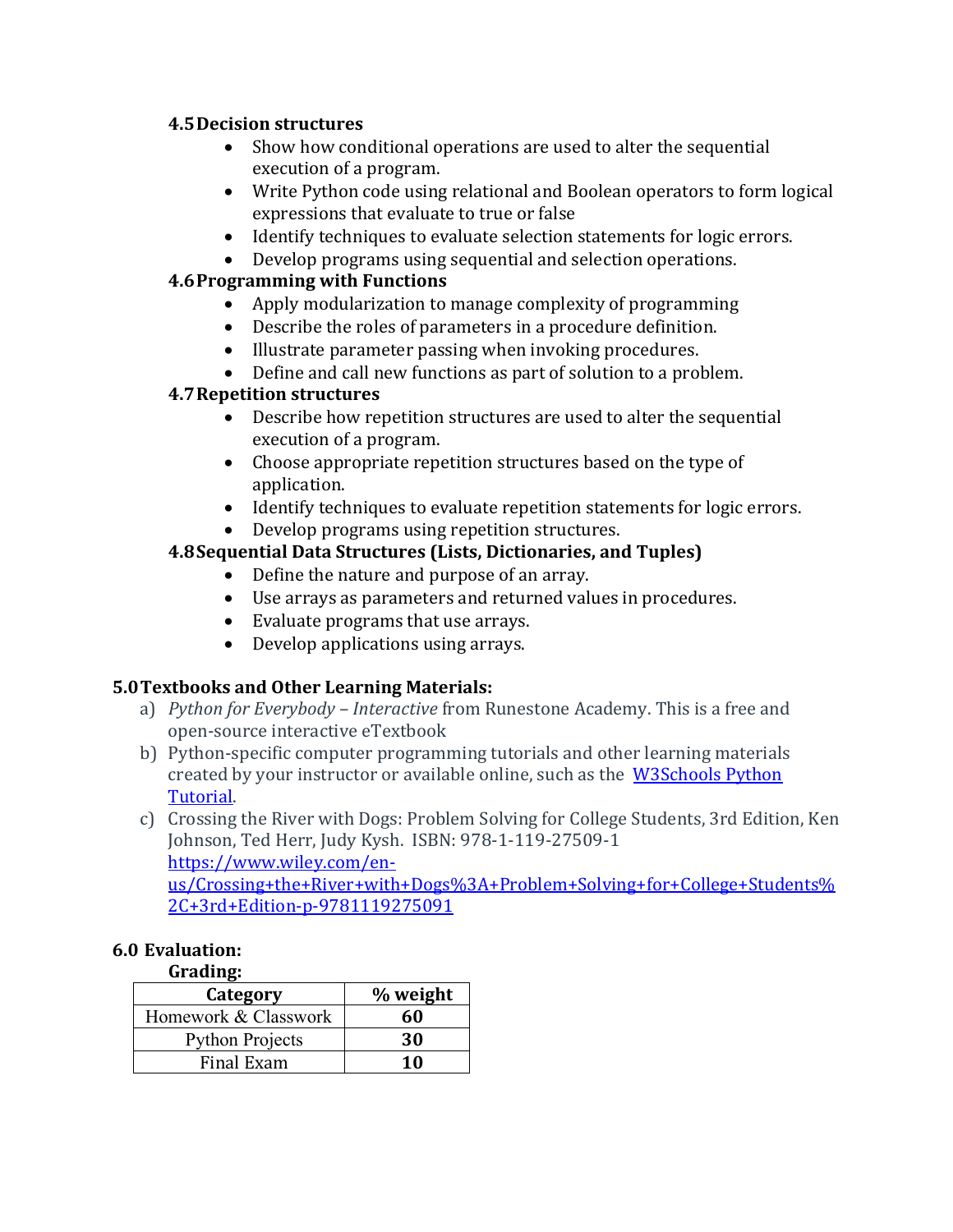## **Grading scheme:**

A:  $> = 90\%$ B:  $> = 80\%$  and  $< 90\%$ C:  $> = 70\%$  and  $< 80\%$ D:  $> = 60\%$  and  $< 70\%$  $F: < 60\%$ 

## **General Instructions:**

- 1. All quizzes and tests are to be taken in person. Make-ups are only allowed with prior approval. Message me if you have an emergency before the exam.
- 2. All programming assignments must be uploaded on or before the due date specified. Only files submitted on or before the due date will be considered for grading.
- 3. Requests to re-grade projects must be made with two weeks from the date the project grade is posted in Canvas, requests after this time will be denied.
- 4. No assignments will be accepted late unless special permission has been given prior to the due date.
- 5. No makeup assessments will be given unless special permission has been given prior to the date of the assessment.
- 6. Request to adjust scores or re-grade assessments must be made the week in which the assessment is returned, requests after this time will be denied.
- 7. All programs are to be individual efforts. This does not preclude the discussion of techniques to be used or ideas for algorithms. In addition, it is permissible to help each other find syntax errors or minor logic errors. However, the actual correction of such errors is up to the author of the program. Programs will be run through a plagiarism detection program to ensure individual effort.
- 8. Do your own work. Plagiarism applies to source code as with any other **intellectual property. Plagiarized code is a form of cheating and will be treated as such**.

# **Course Standards for Cheating and Plagiarism**

It is important that the work you hand in is your own. It is fairly easy to copy someone else's program (especially as the due date approaches). For you to learn the material in order to perform well on the tests and subsequent programs, it is imperative that you understand everything that is in your program.

Obtaining verbal assistance on programs is allowed. However, programming is a learn-by-doing skill. The programming assignments are key tools for learning the material in the course. *Doing the homework assignments as "group projects" is strictly prohibited, an honor code violation, and will invariably lead to you performing poorly in the course.* 

Just make sure that the work you hand in is truly yours. Three simple guidelines to insure this are:

- 1. The "form of expression" must be original.
- 2. Understand everything in your program.
- 3. Never copy files from someone else, never give files to someone else, never examine someone else's code, never debug someone else's code, never show someone else your code.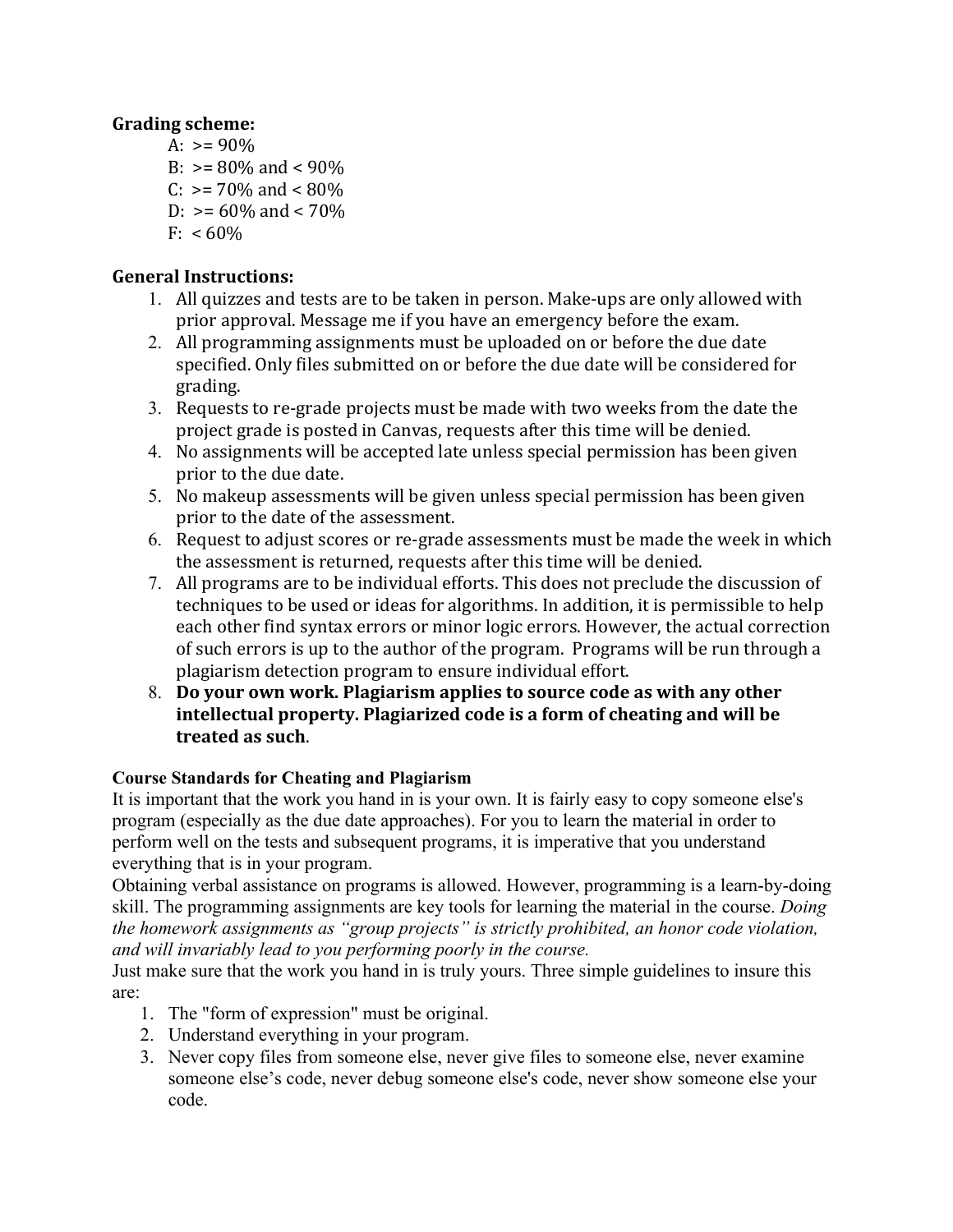The internet is a great resource for finding alternate explanations or examples for programming concepts that may help you better understand the material and you are allowed, and encouraged to utilize it. However, asking for specific help that is targeted towards a homework assignment or programming project on "homework help" sites, tutoring sites, blogs, or forums is considered cheating and will be reported to the VCU Honor Council for investigation. The TAs and the instructor are much better sources of assistance anyway.

Code that is obtained from outside sources, such as the internet, and used in a homework submission MUST be properly cited in the code comments or it will be considered plagiarism. Homework submissions that include a significant amount of (properly cited) copied code may receive a lower grade.

The TAs and I will be using Stanford University's Moss (for Measure Of Software Similarity) program to detect software plagiarism along with the measure of similarity provided by Gradescope.

You are reminded that all homework is pledged to be your own work as described above and it is an honor code violation to misrepresent work that is not yours. Programs that violate these standards will be immediately referred to the Honor System for action.

## **Technology Requirements**

- Participants need access to a personal computer (Mac or Windows) and the Internet for major amounts of time for this course.
- Browser that is compatible with Canvas. To see if your browser is compatible with Canvas, visit the Canvas Browser Checker webpage.
- Your computer will need speakers to hear sound for videos and audio files.
- You will need access to word processing software such as Microsoft Word or Google Docs. Please note that any software that you use must be able to save files as Microsoft files (example \*.doc or \*.docx) or PDF.
- Adobe Acrobat Reader or an equivalent PDF reader.
- A webcam and microphone on your computer. A cell phone camera and microphone may suffice depending on the quality of the cell phone. It is your responsibility to ensure the devide can allow for real time video conferencing and video and audio recording.
- Python and an integrated development environment is needed to write Python programs.

# **Technology Skills Required**

- It is expected that you can use and check your official VCU email address daily.
- You should be able to upload documents to Canvas.
- You should be able to use word processing software.
- You will be expected to interact with me and your peers using Canvas tools. Instruction for the use of each tool will be given when the tool is introduced.
- You will be required to download and install Python and an Integrated Development Environment(IDE) to write programs. Tutorials on how to install both applications will be provided during the first week of class.

*Please consult external resources for VCU policies regarding academic honesty, students with disabilities, student conduct in the classroom, withdrawal from classes, and others.*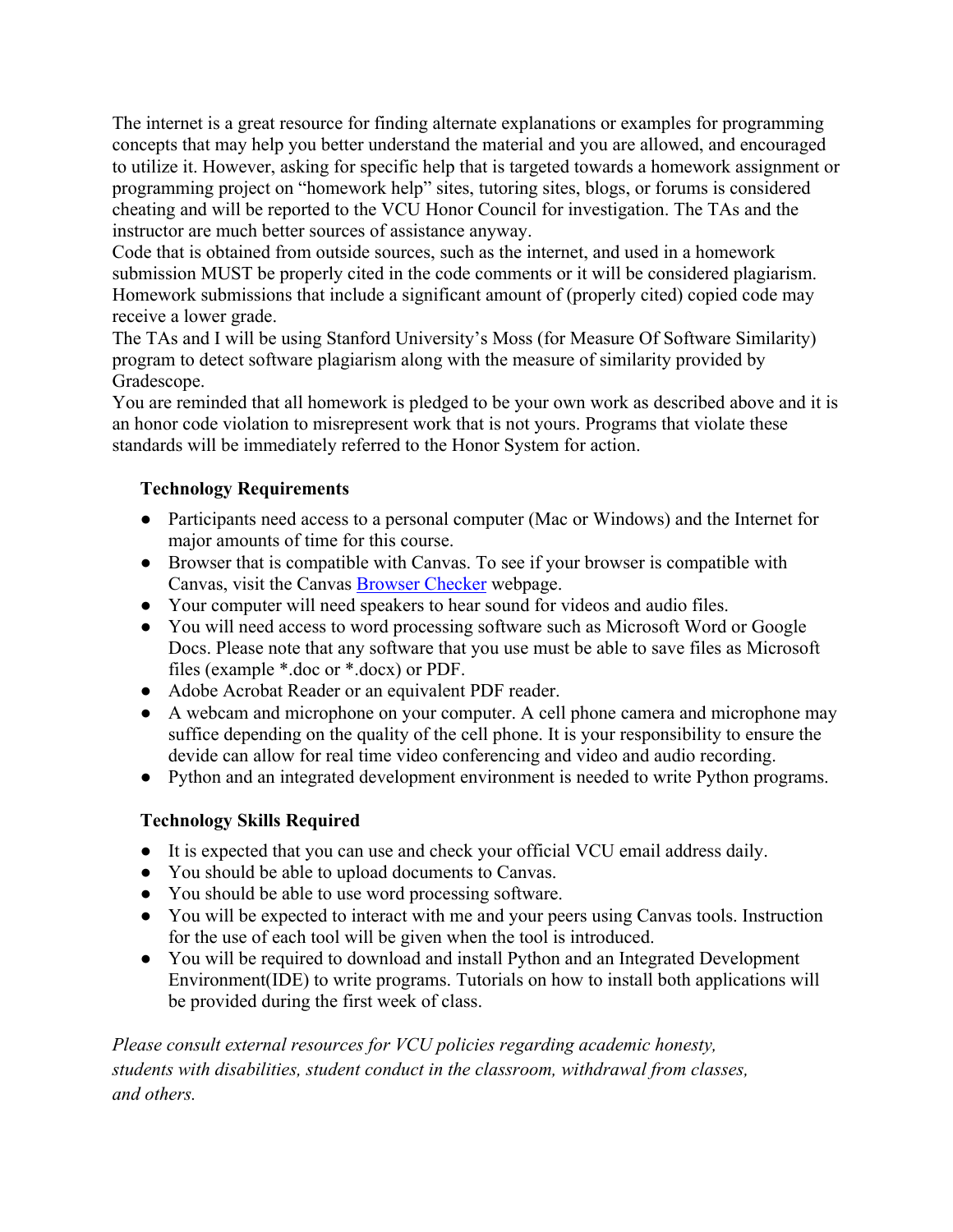#### **Campus emergency information**

What to know and do to be prepared for emergencies at VCU:

- Sign up to receive **VCU** text messaging alerts. Keep your information up-to-date. Within the classroom, the professor will keep his or her phone on to receive any emergency transmissions.
- Know the safe evacuation route from each of your classrooms. Emergency evacuation routes are posted in on-campus classrooms.
- Listen for and follow instructions from VCU or other designated authorities. Within the classroom, follow your professor's instructions.
- Know where to go for additional emergency information.
- Know the emergency phone number for the VCU Police (828-1234).
- Report suspicious activities and objects.
- Keep your permanent address and emergency contact information current in eServices.

#### **Class registration required for attendance**

Students may attend only those classes for which they have registered. Faculty may not add students to class rosters or Canvas. Therefore, if students are attending a class for which they have not registered, they must stop attending.

#### **Honor System: upholding academic integrity**

The VCU Honor System policy describes the responsibilities of students, faculty and administration in upholding academic integrity, while at the same time respecting the rights of individuals to the due process offered by administrative hearings and appeals. According to this policy, "Members of the academic community are required to conduct themselves in accordance with the highest standards of academic honesty, ethics and integrity at all times." In addition, "To support a commitment to the Honor System, all members of the VCU community are required to:

- Adhere to the Honor System policy and its procedures;
- Report any suspicion or knowledge of possible violations of the Honor System;
- Answer truthfully when called upon to do so regarding Honor System matters;
- Maintain appropriate confidentiality regarding related to Honor System matters." More information can be found at in the VCU policy library.

#### **Managing stress**

Students may experience situations or challenges that can interfere with learning and interpersonal functioning including stress, anxiety, depression, alcohol and/or other drug use, concern for a friend or family member, loss, sleep difficulties, feeling hopeless or relationship problems. There are numerous campus resources available to students including University Counseling Services (804-828-6200 MPC Campus, 804-828-3964 MCV Campus), University Student Health Services (MPC 804 828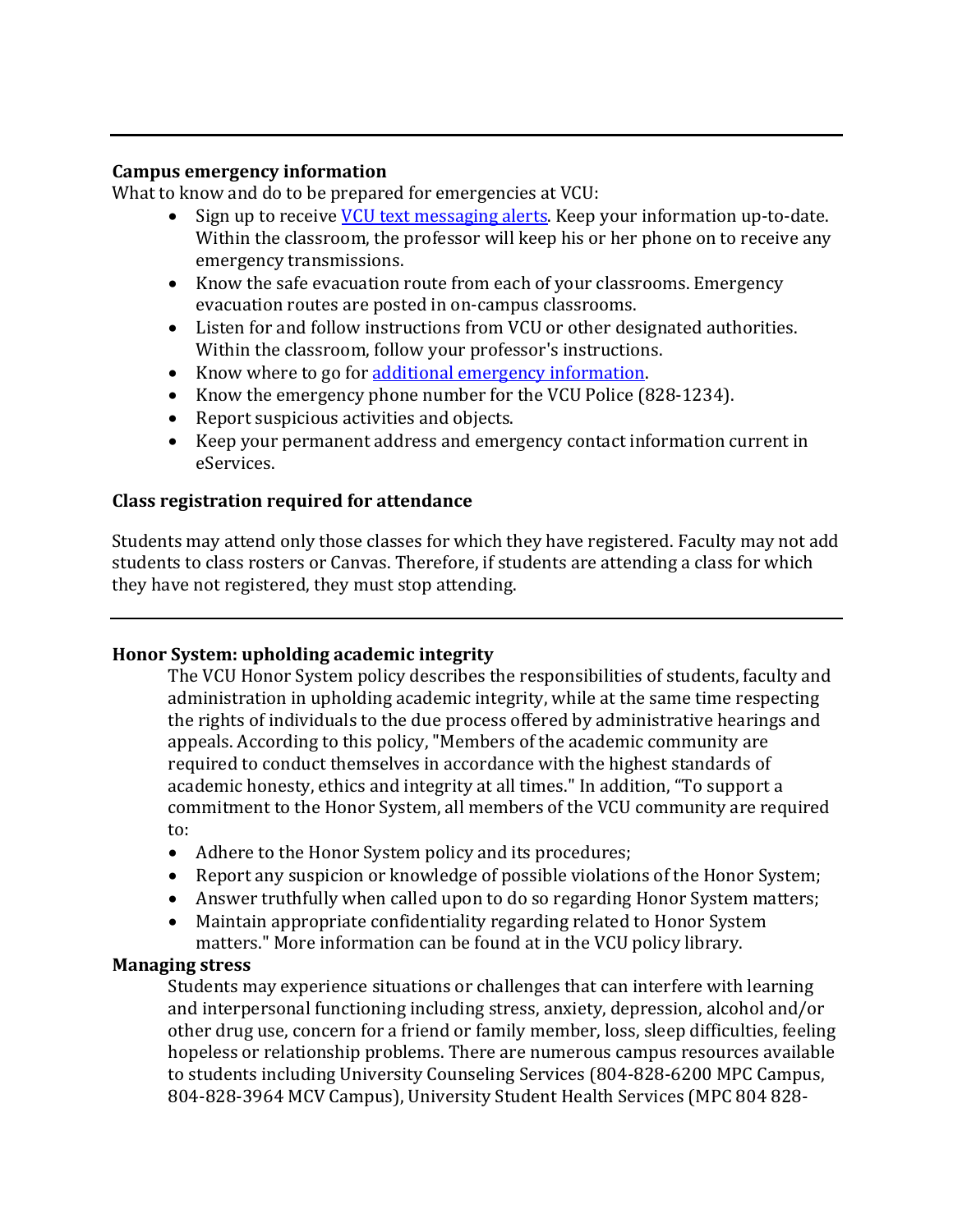8828, MCV Campus 804 828-9220) and the Wellness Resource Center (804-828-9355). 24-hour emergency mental health support is available by calling 828-1234 and asking to speak to the on-call therapist or utilizing the National Suicide Prevention Lifeline (1-800-784-2433).

## **Student conduct in the classroom**

According to the Faculty Guide to Student Conduct in Instructional Settings, "The university is a community of learners. Students, as well as faculty, have a responsibility for creating and maintaining an environment that supports effective instruction. In order for faculty members (including graduate teaching assistants) to provide and students to receive effective instruction in classrooms, laboratories, studios, online courses, and other learning areas, the university expects students to conduct themselves in an orderly and cooperative manner." Among other things, cell phones should be turned off while in the classroom. The Student Code of Conduct also prohibits the possession of or carrying of any weapon. For more information see http://register.dls.virginia.gov/details.aspx?id=3436.

#### **Student email policy**

Email is considered an official method for communication at VCU because it delivers information in a convenient, timely, cost-effective, and environmentally aware manner. Students are expected to check their official VCU email on a frequent and consistent basis in order to remain informed of university-related communications. The university recommends checking email daily. Students are responsible for the consequences of not reading, in a timely fashion, university-related communications sent to their official VCU student email account. This policy ensures that all students have access to this important form of communication. It ensures students can be reached through a standardized channel by faculty and other staff of the university as needed. Mail sent to the VCU email address may include notification of universityrelated actions, including disciplinary action. Please read the policy in its entirety at the VCU Policy Library.

#### **Student responsibilities**

(source: One VCU: Responsible Together available at: https://together.vcu.edu/students/) When we return, things will look and feel different as we take necessary steps to protect the well-being of our community. Here is what is expected of you:

- 1. Monitor your health daily. Testing will occur according to protocols.
- 2. Wear a face covering or mask in common areas, including class.
- 3. Apply physical distance guidelines to all settings.
- 4. Clean and disinfect personal and shared spaces before and after use.
- 5. Cleaning supplies will be available in numerous locations.
- 6. Report symptoms associated with COVID-19 to VCU Student Health
- 7. A call center hotline will be available later in the summer.
- 8. Not sharing is caring during this unique pandemic. Please do not share
- 9. calculators, tools, lab supplies, etc.

Following rules regarding face coverings or masks, cleaning and disinfecting, and physical distancing is required. Students will receive reminders for daily health monitoring. Staff in the Dean of Students office will be notified after incidents of non-compliance. Refusal to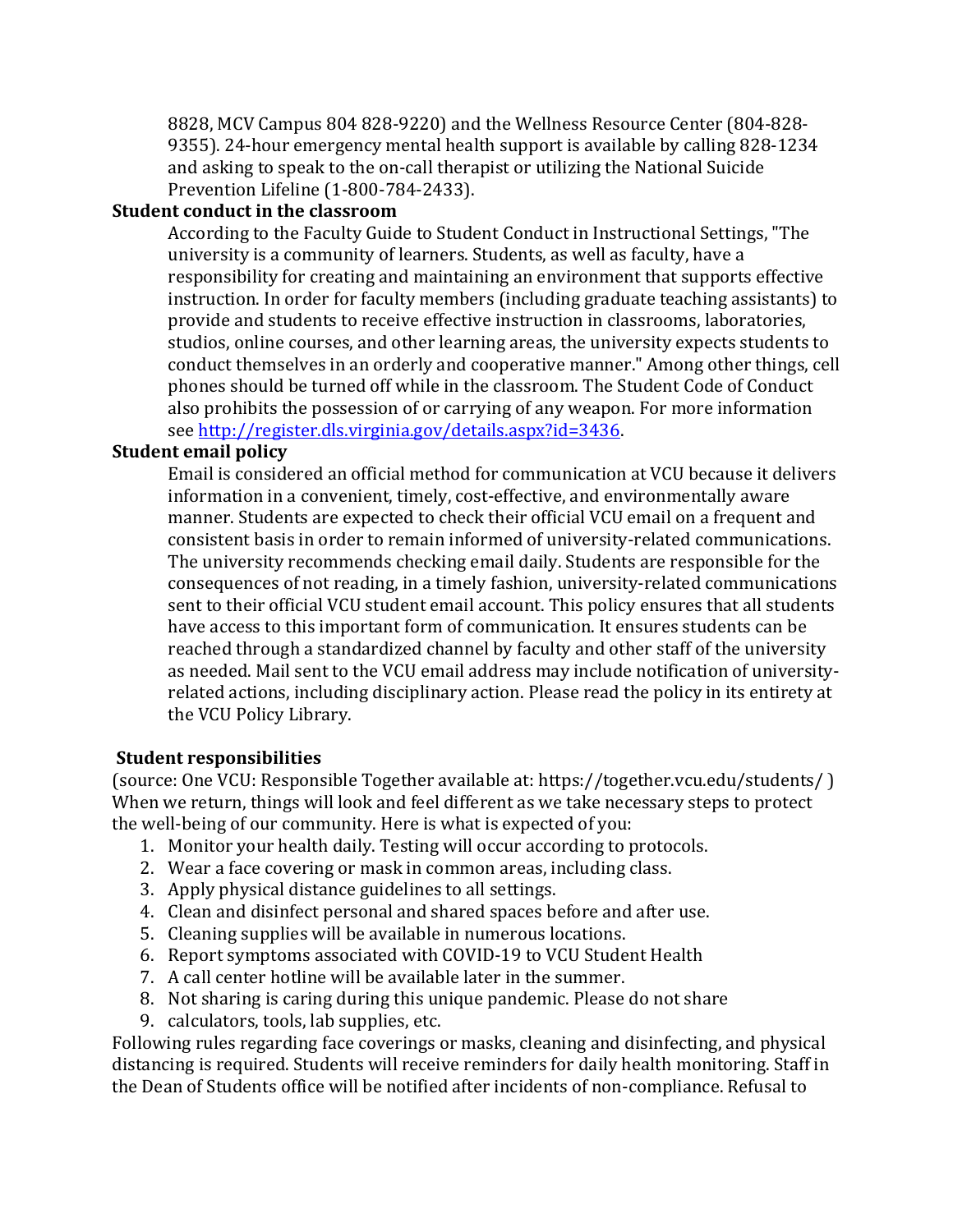comply with rules can include progressive disciplinary action up to and including suspension, based on the VCU Student Code of Conduct.

## **Requesting accommodations**

The university recognizes that some students who previously did not need Section 504 Academic Accommodations, and who have a qualifying condition or disability, may need support or assistance during the return to campus process. A modified approach for the temporary and more permanent need for accommodation has been developed and implemented to provide students with full access to programs and activities related to their academic majors. Because every case is different, student requests are evaluated on a caseby-case basis. Please share your need for an accommodation with the Student Accessibility and Education Office , or for MCV Campus students, the Division for Academic Success, after you have worked directly with your faculty member.

## **Health and Well-being**

Navigating the anticipated stressors of daily life can often be challenging enough. When unexpected stressors emerge or when we are faced with uncertainty, it can be tough to know how to cope. Try out some of these tips and resources for health and wellness to see if they are a right fit for you.

Symptoms or Diagnosis: If an on-campus student identifies symptoms, has tested positive for COVID-19 or has come into contact with someone diagnosed with COVID-19, that student should contact University Student Health Services . At that point, isolation should begin and contact tracing will be performed by Student Health Services. Symptoms will be monitored and the student should refer to a medical provider if symptoms worsen or be released from isolation after 14 days, if symptom-free.

## **Nondiscrimination policy**

VCU is committed to providing a safe, equitable and inclusive environment for all its employees, patients and students. Discrimination or discriminatory harassment is not only unlawful, it is harmful to the well-being of our university community. Our university's core values, specifically those related to diversity and inclusion, have withstood many difficult situations and trying times, and they will not falter now.

Reports of discrimination, bullying, harassment and/or stereotyping of persons of color or those impacted by COVID-19 or otherwise, will not be tolerated. Be assured that VCU will make every effort to address and prevent the occurrence of unlawful discrimination and, if necessary, take prompt and appropriate action to remedy and prevent its reoccurrence. Every member of our community is asked to:

- Become familiar with the university's policies on Preventing and Responding to Discrimination and Duty to Report and Protection from Retaliation in the VCU Policy Library.
- Consult with Equity and Access Services or VCU Human Resources for additional guidance on how to file a report of discrimination.
- Contact the Office of Institutional Equity, Effectiveness and Success (IES) on how to address and maintain a culture of inclusion.
- Encourage individuals who may need an ADA accommodation for a known or newly acquired disability, to contact the ADA/504 Coordinator in ADA Services.
- Bookmark and share information on university or community agencies that offer support or services, such as VCU's Counseling Services or Ombudsperson.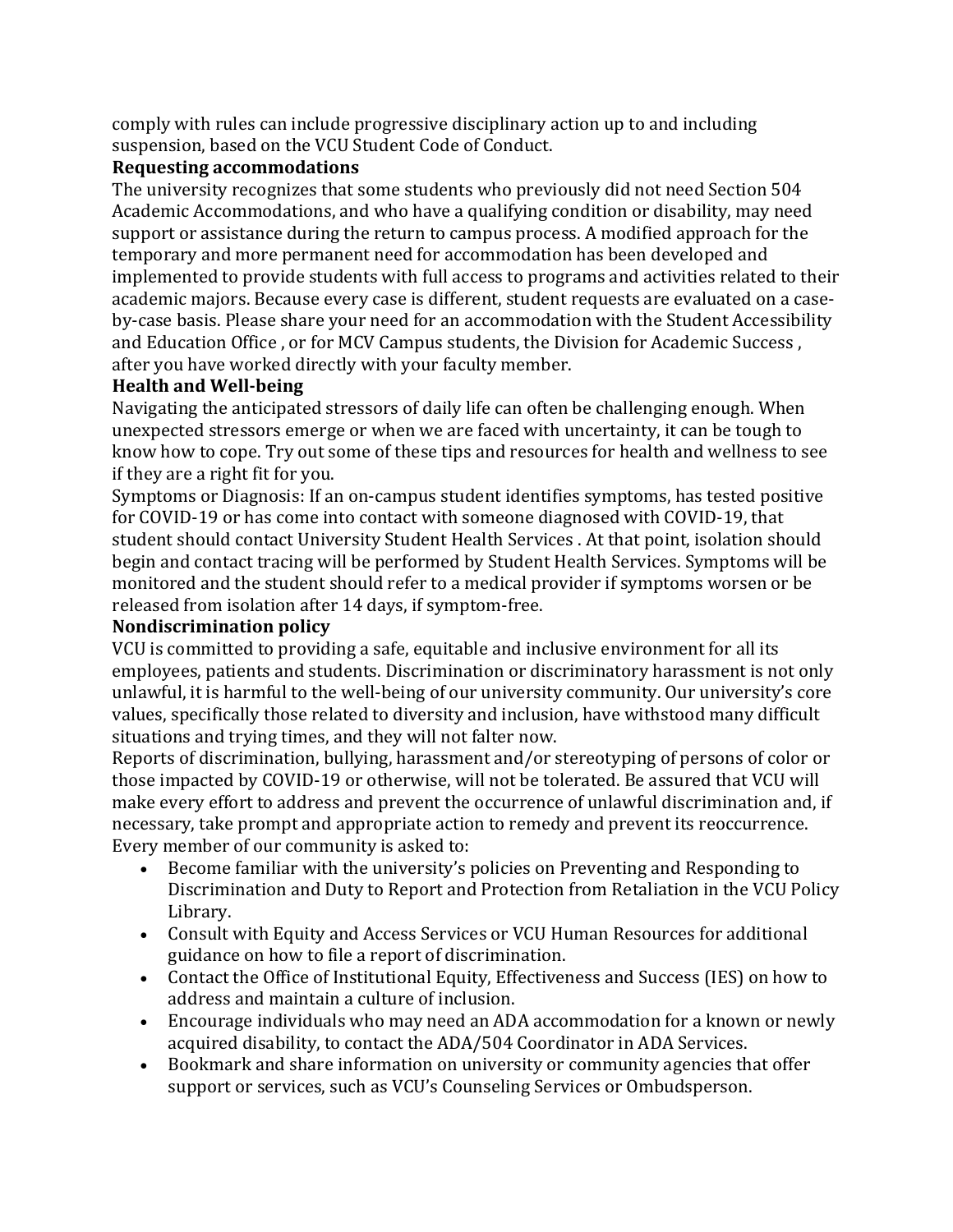- Explore training and educational opportunities on diversity and inclusion at IExcel Education and through the Office of Institutional Equity, Effectiveness and Success.
- Offer nonjudgmental support and empathy to those affected by current events and this health crisis.

# **Message from your Instructor**

I am grateful for your presence and input in this online course. I appreciate and welcome you regardless of your immigration status, country of origin and/or citizenship, race, ethnicity, religious affiliation, gender/sex, gender identity, sexual orientation, age, or dis/ability. Thank you for enriching our world, sharing your vital experience, and contributing to the diversity that makes our intellectual community vibrant and evermore creative.

# **Tips for Success:**

- When taking online and hybrid courses, your self-motivation and self-pacing are absolutely critical. For this course, you should plan to work about 9 hours per course module as we move through the materials. Be sure to plan your time accordingly.
- Make yourself a calendar with all of your due dates across ALL of your courses. Plan for when you will work on each one for completion in advance of the due dates.
- Make sure you note any "online" course that still have a required meeting time (such as a Google Meet or Zoom session).
- Avoid the common assumption that online courses are easier or should be easier. That is a MYTH!!
- Plan Ahead!! Study as you go instead of at the last minute!

# **Where to post questions**

Questions of general interest should first be posted to the discussion board (only if they have not already been answered) so that other students can benefit from the response or have an opportunity to respond to your question.

Only questions of a private nature should be communicated to me through email. When sending a message to me, please allow a minimum of 24 hours for a response. Most of the time I will respond much faster, but sometimes meetings and other courses take over my schedule.

# **Netiquette Guidelines**

Netiquette is a set of rules for behaving properly online. Your instructor and fellow students wish to foster a safe online learning environment. All opinions and experiences, no matter how different or controversial they may be perceived, must be respected in the tolerant spirit of academic discourse. You are encouraged to comment, question, or critique an idea but you are not to attack an individual. Working as a community of learners, we can build a polite and respectful course community. The following netiquette tips will enhance the learning experience for everyone in the course:

- Do not dominate any discussion.
- Give other students the opportunity to join in the discussion.
- Do not use offensive language. Present ideas appropriately.
- Be cautious in using Internet language. For example, do not capitalize all letters since this suggests shouting.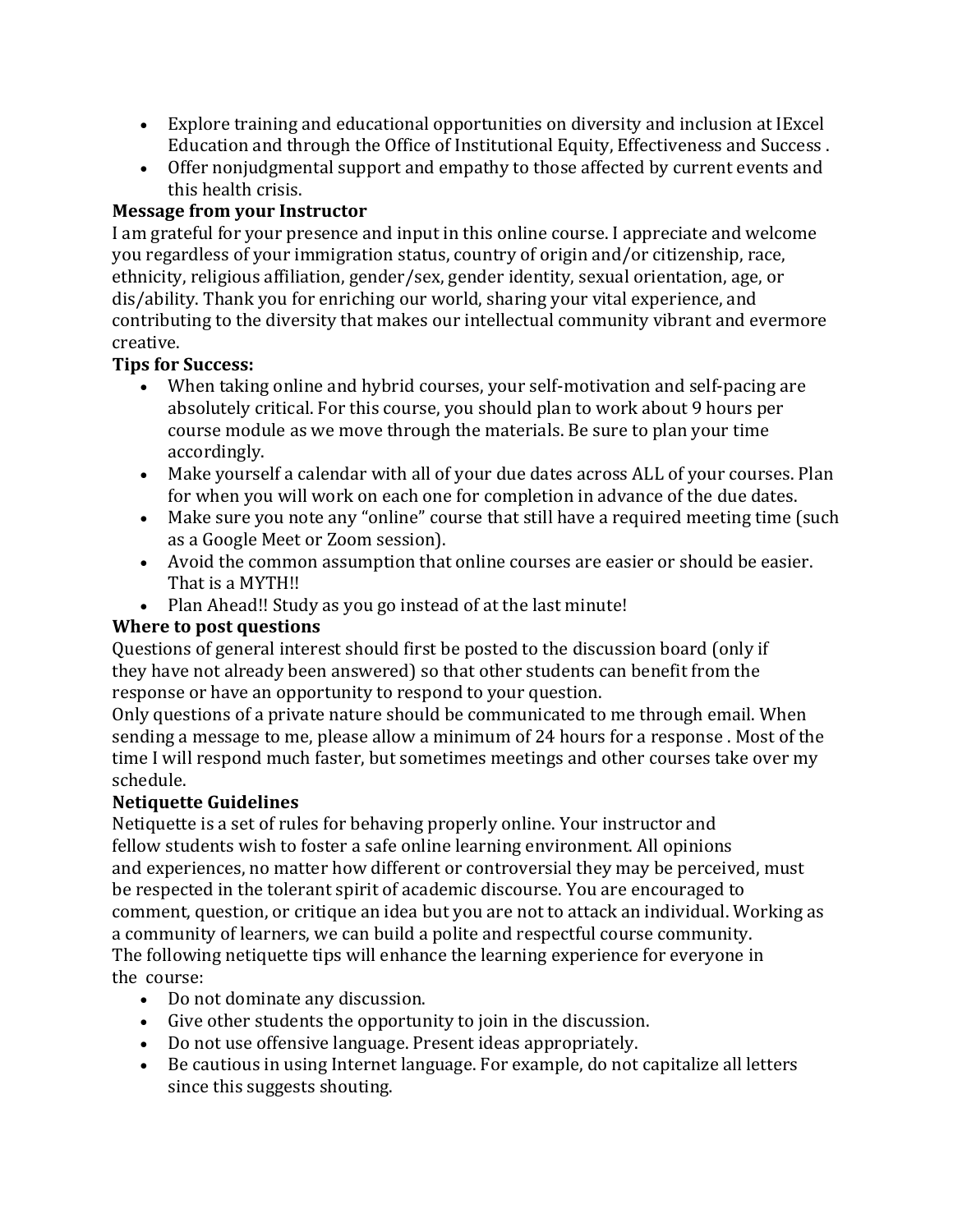- Popular emoticons such as  $\odot$  can be helpful to convey your tone but do not overdo or overuse them.
- Never make fun of someone's ability to read or write.
- Share tips with other students.
- Keep an "open-mind" and be willing to express even your academically informed opinion.
- Think and edit before you push the "Send" button.
- Do not hesitate to ask for feedback.
- Using humor is acceptable

(adapted from UWSP)

# **Be Proactive in Communication**

If you find that you have any trouble keeping up with assignments or other aspects of the course, make sure you let your instructor know as early as possible. As you will find, building rapport and effective relationships are key to becoming an effective professional. Make sure that you are proactive in informing your instructor when difficulties arise during the semester so that we can help you find a solution. (adapted from UWSP)

# **VCU Honor System**

VCU recognizes that honesty, truth, and integrity are values central to its mission to advance knowledge and student success both in the world VCU students will enter, or return to, once they have graduated and in the university community as a microcosm of that world. In a community devoted to learning, a foundation of honor must exist if that community is to thrive with respect and harmony. Therefore, all members of the university community must conduct themselves in accordance with the highest standards of academic honesty, ethics, and integrity at all times.(from https://conduct.students.vcu.edu/vcuhonor-system/)

# **Campus emergency information**

What to know and do to be prepared for emergencies at VCU:

- Sign up to receive VCU text messaging alerts. Keep your information up-to-date. Within the classroom, the professor will keep his or her phone on to receive any emergency
- Know the safe evacuation route from each of your Emergency evacuation routes are posted in on-campus classrooms.
- Listen for and follow instructions from VCU or other designated Within the classroom, follow your professor's instructions.
- Know where to go for additional emergency information.
- Know the emergency phone number for the VCU Police (828-1234).
- Report suspicious activities and
- Keep your permanent address and emergency contact information current in

# **Important dates**

You can view important dates for the semester in the **academic calendar**.

# **Attendance Policy**

Attendance can be gauged in an online or hybrid course. Regular participation in the discussion forums, the timely submission of required assignments, and the prompt notification of problems in the course all constitute "class attendance" online. Students are expected to participate in all class activities, submit all assignments, and complete all tests